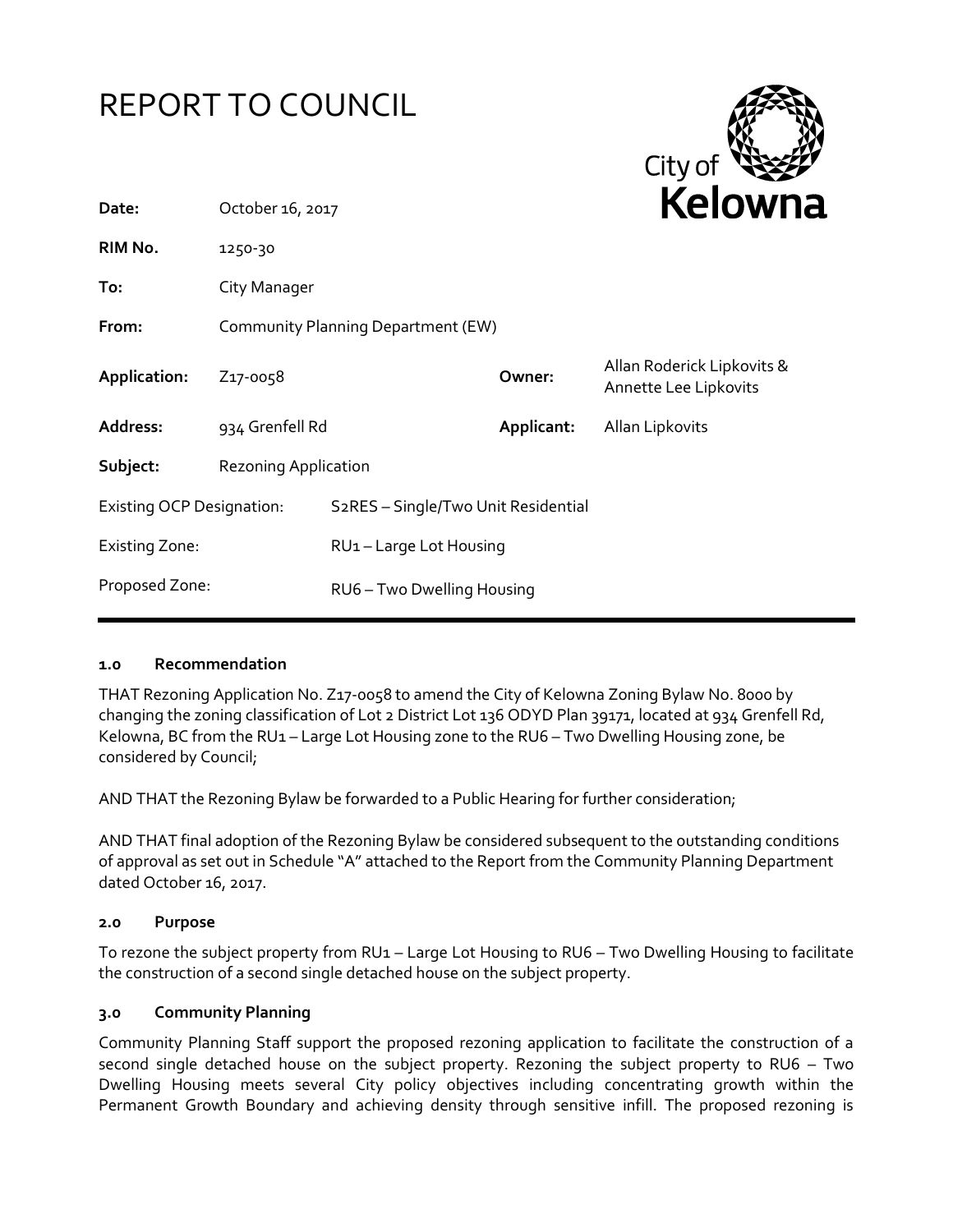consistent with the property's OCP future land use designation and the property is connected to City sanitary sewer and water.

To fulfill Council Policy No. 367, the applicant submitted a Neighbour Consultation Summary Form to staff on June 30, 2017, outlining that neighbours within 50m of the subject property were notified.

## **4.0 Proposal**

### 4.1 Project Description

The applicant is proposing the rezone the subject property from  $RU1 - Large Lot Housing to  $RU6 - Two$$ Dwelling Housing in order to construct a second single detached house at the rear of the property (Attachment A). The property meets the RU6 requirements for two single detached houses: the lot is greater than 18.0m wide and has a lot area greater than 700m<sup>2</sup>. Access for the proposed second house is off the rear lane.

### 4.2 Site Context

The subject property is located in the South Pandosy – KLO City Sector, east of Ethel St on the north side of Grenfell Rd. The property is in close to several nearby amenities including schools, parks, transit, and the hospital. The property is connected to City sewer and water and is within the Permanent Growth Boundary.

| <b>Orientation</b> | Zoning                              | <b>Land Use</b> |
|--------------------|-------------------------------------|-----------------|
| North              | RU <sub>1</sub> – Large Lot Housing | Residential     |
| East               | RU <sub>1</sub> – Large Lot Housing | Residential     |
| South              | RU <sub>1</sub> – Large Lot Housing | Residential     |
| West               | RU <sub>1</sub> - Large Lot Housing | Residential     |

Specifically, adjacent land uses are as follows:



## **Subject Property Map:** 934 Grenfell Rd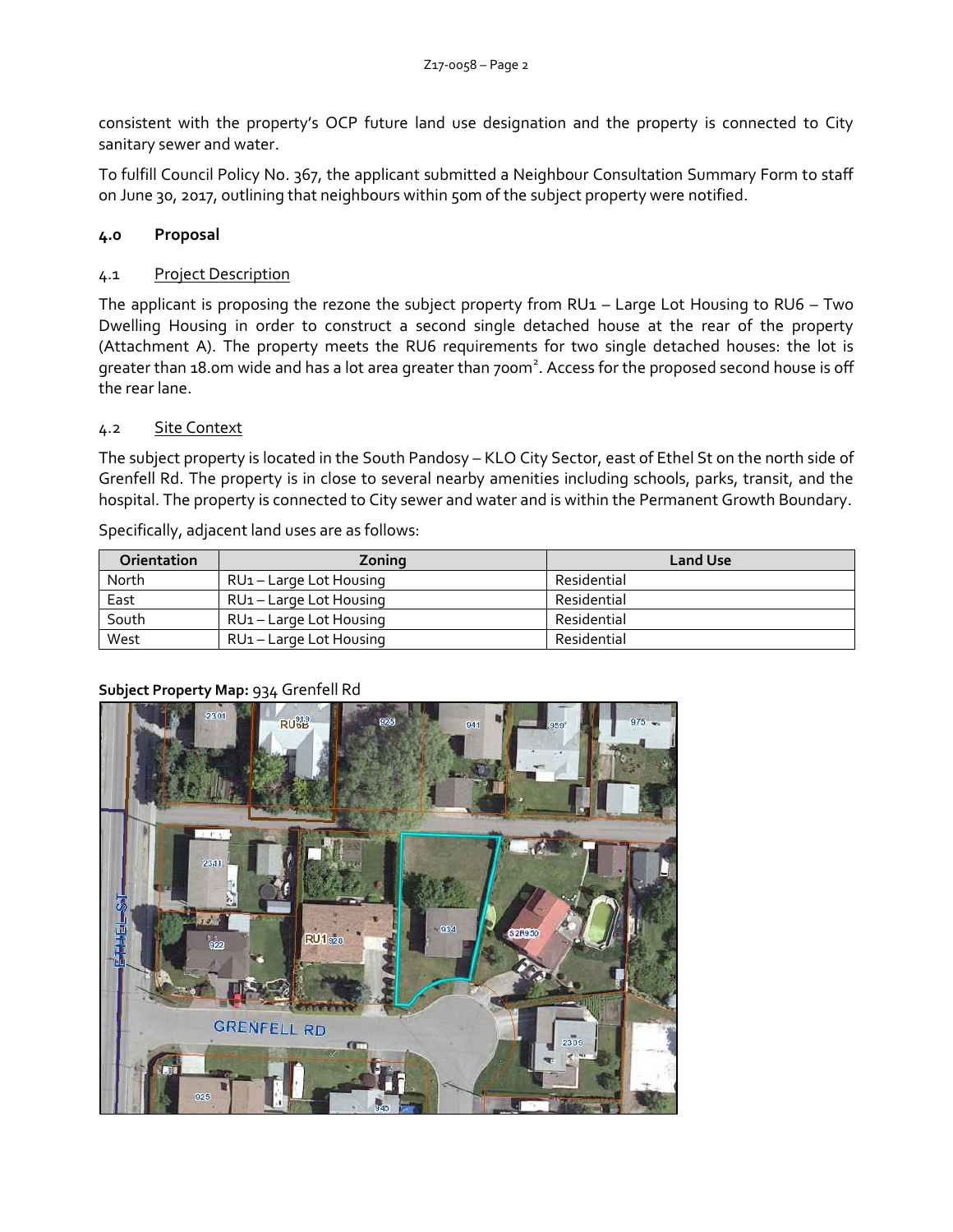| <b>Zoning Analysis Table</b>                         |                              |                   |  |  |
|------------------------------------------------------|------------------------------|-------------------|--|--|
| <b>CRITERIA</b>                                      | <b>RU6 ZONE REQUIREMENTS</b> | <b>PROPOSAL</b>   |  |  |
| Subdivision Regulations (Two Single Detached Houses) |                              |                   |  |  |
| Lot Area                                             | 700 <sup>2</sup>             | $927m^2$          |  |  |
| Lot Width                                            | 18.0 <sub>m</sub>            | 18.6m             |  |  |
| Lot Depth                                            | 30.0m                        | >39.0m            |  |  |
| <b>Development Regulations</b>                       |                              |                   |  |  |
| Site Coverage                                        | 40%                          | 36%               |  |  |
| Front Yard                                           | 6.om                         | 6.5m              |  |  |
| Side Yard (east)                                     | 2.0 <sub>m</sub>             | 2.0 <sub>m</sub>  |  |  |
| Side Yard (west)                                     | 2.0 <sub>m</sub>             | 2.0 <sub>m</sub>  |  |  |
| Rear Yard                                            | 7.5 <sub>m</sub>             | 7.5 <sup>m</sup>  |  |  |
| Separation from dwellings                            | 4.5m                         | 4.57 <sup>m</sup> |  |  |
| <b>Other Regulations</b>                             |                              |                   |  |  |
| Minimum Parking Requirements                         | 4 spaces                     | 4 spaces          |  |  |
| Private Open Space                                   | $6$ om $2$                   | $6$ om $2$        |  |  |

### 4.3 Zoning Analysis Table

### **5.0 Current Development Policies**

### 5.1 Kelowna Official Community Plan (OCP)

### **Future Land Use**

**Single / Two Unit Residential (S2RES)<sup>1</sup>** Single detached homes for occupancy by one family, single detached homes with a secondary suite or carriage house, semi-detached buildings used for two dwelling units, modular homes, bareland strata, and those complementary uses (i.e. minor care centres, minor public services/utilities, convenience facility and neighbourhood parks), which are integral components of urban neighbourhoods. Suitability of non- residential developments within the neighbourhood environment will be determined on a site-specific basis. Non-residential developments causing increases in traffic, parking demands or noise in excess of what would typically be experienced in a low density neighbourhood would not be considered suitable.

### **Development Process**

1

**Compact Urban Form.**<sup>2</sup> Develop a compact urban form that maximizes the use of existing infrastructure and contributes to energy efficient settlement patterns. This will be done by increasing densities (approximately 75 - 100 people and/or jobs located within a 400 metre walking distance of transit stops is required to support the level of transit service) through development, conversion, and re-development within Urban Centres (see Map 5.3) in particular and existing areas as per the provisions of the Generalized Future Land Use Map 4.1.

Sensitive Infill.<sup>3</sup> Encourage new development or redevelopment in existing residential areas to be sensitive to or reflect the character of the neighborhood with respect to building design, height and siting.

 $^{\text{1}}$  City of Kelowna Official Community Plan, Future Land Use Designation Definitions (Chapter 4).

<sup>&</sup>lt;sup>2</sup> City of Kelowna Official Community Plan, Policy 5.3.2 (Development Process Chapter 5).

<sup>&</sup>lt;sup>3</sup> City of Kelowna Official Community Plan, Policy 5.22.6 (Development Process Chapter 5).